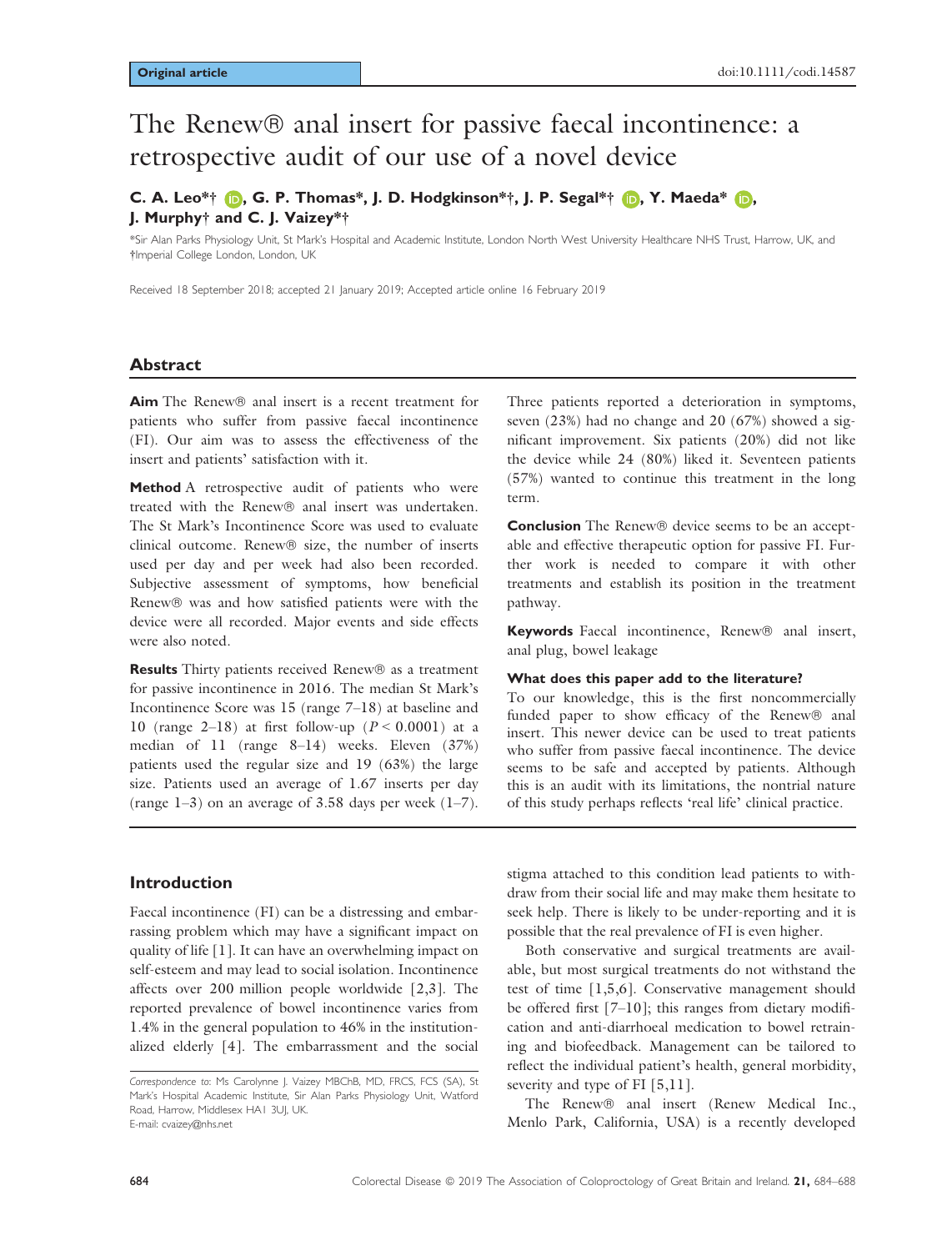noninvasive therapy for FI [12]. It is a single-use anal device (Fig. 1) that is to be used continuously with the aim of managing the symptoms of passive FI. The device can be inserted by the patient with a fingertip applicator. It is made from soft, supple silicone that adapts to the patient's anal contours. It is available in two sizes, regular and large. Patients are normally advised to start with the regular size and if this falls out too easily then they should try the larger size. Renew  $\circ$  costs £2.60 per insert and is available on prescription on the National Health Service (NHS) in England. The prescription charge for patients in England is £8.80 per item but these charges do not apply to adults aged 60 or over, those aged 16–18 and in full-time education, pregnant women or those who have had a baby in the previous 12 months, those on certain income supports or those with a medical exemption certificate.

The older anal plug devices [13,14] have failed to gain popularity due to poor patient acceptability, despite an improvement in symptoms in those who persisted with the devices [15]. Our hypothesis is that Renew®, which is much more malleable than other anal plugs, may readily be accepted by patients and therefore prove to be an effective treatment for faecal leakage.



**Figure 1** The Renew  $\circledcirc$  anal insert and its applicator. 11 weeks (range 8–14).

The aim of this audit was to determine the acceptability of the Renew® anal insert and its efficacy for those with passive FI.

#### Method

The study was registered with the local research and audit department (Audit Registration no. SUR.St.M.18.001, London North West University Healthcare NHS Trust) as an audit of service evaluation. All patients prescribed the Renew® device between January 2016 and January 2017 for passive FI were identified in the St Mark's Biofeedback Database. Patients were offered Renew<sup>®</sup> to try when they were deemed suitable by clinicians. A retrospective case note review of the identified patients was undertaken to identify outcomes of interest.

Patient demographics such as age, gender, parity and prior surgery were collected. The St Mark's Incontinence Score [16] was recorded at baseline and at the first regular clinic follow-up after a period of Renew® anal insert therapy. As this was a new treatment we had recorded the size of the insert preferred by the patient (regular or large), how many Renew<sup>®</sup> inserts were used per day, how many days of the week they were being used and if patients used other products together with this device. Also, a subjective assessment of symptoms, how beneficial the inserts were and how satisfied patients were with Renew® were all recorded to understand the efficacy and acceptability of the product. Satisfaction was assessed retrospectively from information in the medical records. Sentences such as 'patient was extremely satisfied' or 'patient did not like this treatment' were recorded. This was available for all patients as this was a new device. Major events and side effects had also been noted.

Raw values are expressed as median and range. Statistical analysis was performed using a Wilcoxon sign rank test in SPSS (2018, v.24, IBM, Armonk, New York, USA). All data for patients who received Renew® during the audit period were analysed on an intention to treat approach.

#### **Results**

Between January 2016 and January 2017, 30 patients (24 women, median age 59.5 years, range 29–85) received Renew® as a treatment for their symptoms of passive FI. Twenty-one of the 24 women were parous and 8 of the 30 patients had a history of anorectal surgery. All received a starter pack which allowed them to try both sizes (regular and large). All had failed to improve significantly with first-line conservative treatment including biofeedback. The median follow-up was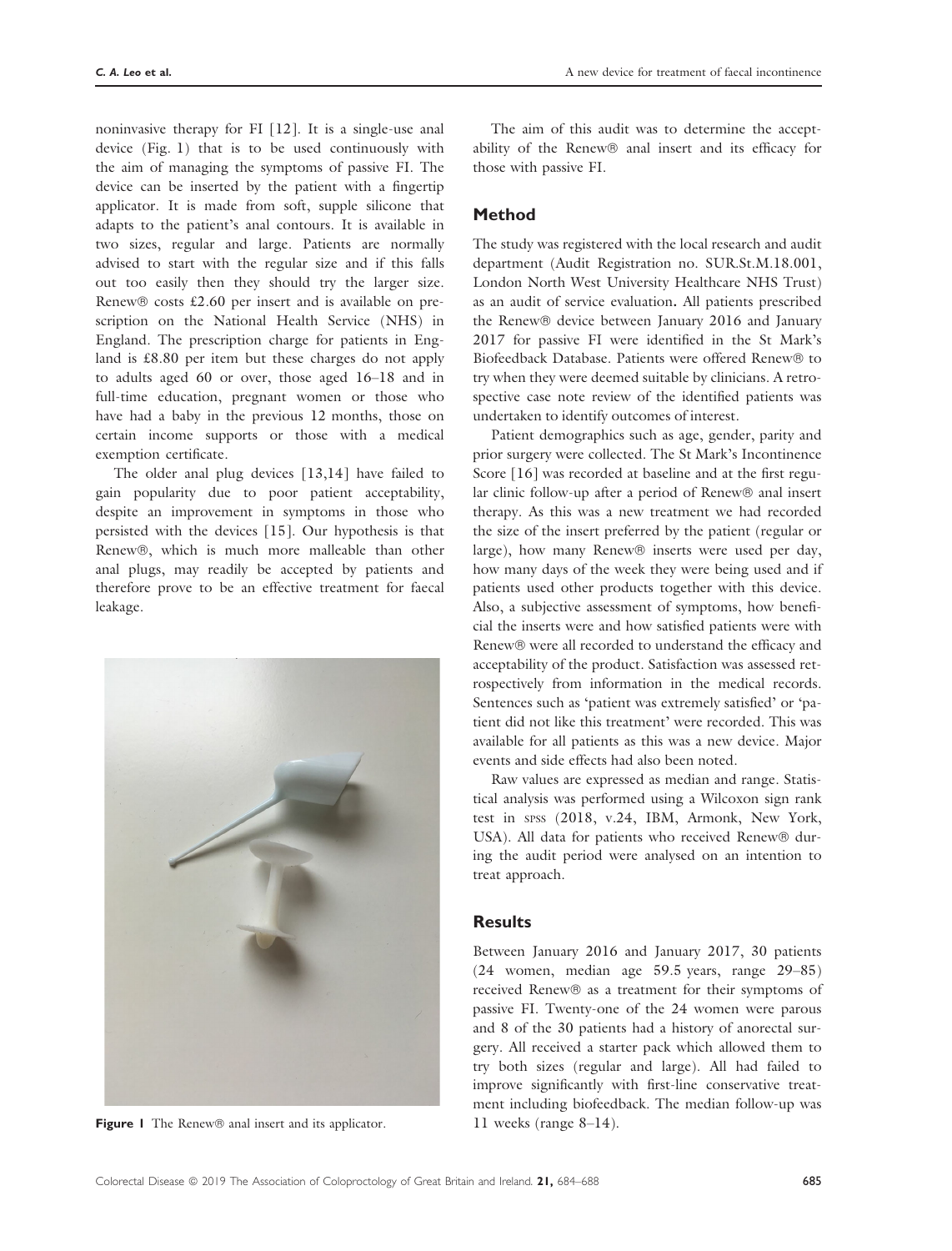The median St Mark's Incontinence Score at baseline was 15 (7–18) and at the first clinic follow-up this had improved to 10 (2–18). Statistical analysis demonstrated a significant difference between pre- and posttreatment scores ( $P$ -value < 0.0001; Fig. 2).

Eleven (37%) patients used the regular size and 19 (63%) used the large size insert. An average of 1.67 (range 1–3) inserts were used per day. Patients used the insert for an average of 3.58 (1–7) days per week. Of the 30 patients, 18 (60%) continued to use a pad or sanitary towel for protection from bowel leakage, while 12 (40%) used only Renew $\mathbb{B}$ .

When reviewing the acceptability of the insert to patients, three (10%) had reported a slight deterioration in symptoms, seven (23%) reported no difference and 20 (67%) reported an improvement (Fig. 3).

All but four (13%) patients were still using the insert at the time of follow-up [median follow-up was 11 weeks (range 8–14)]. These four patients had experienced mild pain/discomfort and had stopped the treatment a few days after onset of symptoms. Of this group, one patient also had some fresh rectal bleeding. The details of the use of Renew $\Theta$  by each patient are presented in Table 1 by the number of days used per week and the number inserted per day.

In terms of satisfaction, six patients (20%) had said they did not like the Renew $\circledR$  insert, while 24 (80%) liked it. Of this group, four patients (13%) stated that Renew® did not work as expected (Fig. 3).

Of the 30 patients, 11 (37%) stated that Renew® tended to fall out easily, even using the larger size. Three patients (10%) found insertion difficult. Data are summarized in Table 1.



Figure 2 St Mark's score at baseline and at the first clinic follow-up. The difference was statistically significant  $(P < 0.0001)$ .



Figure 3 Summary of incontinence episodes after Renew® treatment and patient satisfaction with the device.

Seventeen patients (56.6%) were happy to continue the treatment in the long term. There was a direct correlation when the St Mark's Incontinence Score was compared with patient satisfaction: patients reported an improvement in symptoms and satisfaction with the device when there was also a significant drop in the incontinence score.

### Discussion and conclusions

In patients with passive FI, a significant improvement in the St Mark's Incontinence Score was seen in patients using the Renew® anal insert at 12 weeks' follow-up. This audit has shown that 80% of patients liked this device. It also showed that 67% of patients experienced a subjective improvement in symptoms, correlating with the objective reduction in the St Mark's Incontinence Score. This suggests that the Renew® device is an effective conservative treatment for passive FI. However, only 56% of patients were prepared to continue with the device in the longer term.

Comparing our results with the other published work on this device, we observed similar but not identical outcomes [17]. Lukacz et al., in a study funded by Renew Medical Inc., reported the outcome of 91 patients with all types of FI, who were offered the Renew® device for a 12-week treatment period.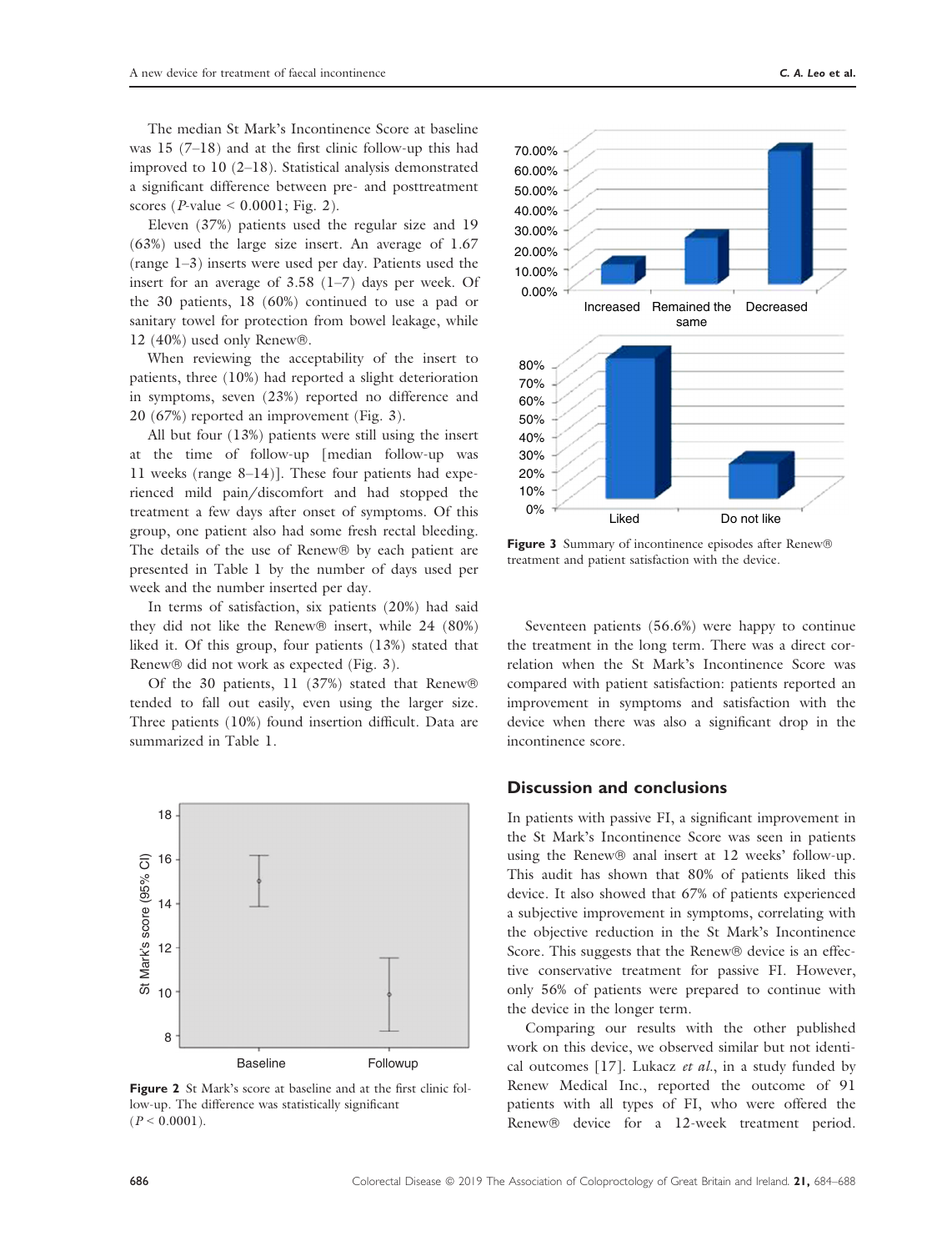| Patient                 | St Mark's score<br>[baseline] | St Mark's score<br>[follow-up]   | Days used<br>per week | Use per<br>day | Additional<br>pads | <b>Size</b>       | Adverse<br>event | Leakage<br>episodes | Patient's<br>satisfaction |
|-------------------------|-------------------------------|----------------------------------|-----------------------|----------------|--------------------|-------------------|------------------|---------------------|---------------------------|
| 1                       | 17                            | 9                                | 7                     | $\mathbf 1$    | Yes                | L                 | F                | Decreased           | Yes                       |
| $\overline{\mathbf{c}}$ | 15                            | 10                               | 7                     | $\overline{3}$ | N <sub>o</sub>     | L                 | F                | Decreased           | Yes                       |
| $\overline{\mathbf{3}}$ | 17                            | 15                               | $\overline{4}$        | $\overline{3}$ | N <sub>o</sub>     | $\mathbf L$       | ${\bf F}$        | Same                | Yes                       |
|                         | 11                            | 12                               | $\overline{3}$        | 1              | Yes                | L                 | P, B             | Increased           | N <sub>o</sub>            |
| $\frac{4}{5}$           | 15                            | 11                               | $\overline{4}$        | 1              | Yes                | $\mathbf L$       | $\mathbf{0}$     | Same                | Yes                       |
| 6                       | 17                            | 11                               | $\bf{l}$              | 1              | N <sub>o</sub>     | $\mathbf L$       | $\boldsymbol{0}$ | Decreased           | Yes                       |
| 7                       | 17                            | 5                                | 1                     | 1              | N <sub>o</sub>     | $\mathbf{L}$      | $\overline{F}$   | Decreased           | Yes                       |
| 8                       | 18                            | 10                               | $\overline{4}$        | 1              | No                 | R                 | $\mathbf F$      | Decreased           | Yes                       |
| 9                       | 18                            | 5                                | 3                     | $\overline{3}$ | N <sub>o</sub>     | $\mathbf{L}$      | F                | Decreased           | Yes                       |
| 10                      | 17                            | 17                               | 1                     | $\overline{3}$ | Yes                | $\mathbf L$       | $\mathbf F$      | Increased           | N <sub>o</sub>            |
| 11                      | 15                            | 15                               | 5                     | $\overline{2}$ | Yes                | R                 | $\boldsymbol{0}$ | Same                | Yes                       |
| 12                      | 18                            | 17                               | $\overline{4}$        | 1              | N <sub>o</sub>     | L                 | $\mathbf{P}$     | Increased           | N <sub>o</sub>            |
| 13                      | 17                            | 10                               | 5                     | $\overline{3}$ | Yes                | $\mathbb{R}$      | $\mathbf{P}$     | Decreased           | Yes                       |
| 14                      | 8                             | $\overline{2}$                   | 5                     | 1              | N <sub>o</sub>     | R                 | $\boldsymbol{0}$ | Decreased           | Yes                       |
| 15                      | 18                            | 10                               | 5                     | $\overline{3}$ | Yes                | $\mathbf{L}$      | $\overline{F}$   | Decreased           | Yes                       |
| 16                      | 13                            | 13                               | 1                     | $\overline{2}$ | N <sub>o</sub>     | R                 | $\boldsymbol{0}$ | Same                | Yes                       |
| 17                      | 15                            | 11                               | 7                     | $\overline{2}$ | No                 | $\mathbf{L}$      | $\boldsymbol{0}$ | Decreased           | Yes                       |
| 18                      | 15                            | 15                               | 3                     | $\mathbf{1}$   | Yes                | L                 | ${\bf P}$        | Same                | N <sub>o</sub>            |
|                         | $\overline{7}$                |                                  |                       |                |                    |                   |                  |                     |                           |
| 19                      | 13                            | $\overline{2}$<br>$\overline{5}$ | $\overline{2}$<br>3   | 1              | N <sub>o</sub>     | R<br>$\mathbb{R}$ | $\boldsymbol{0}$ | Decreased           | Yes                       |
| 20                      |                               |                                  |                       | 1              | No                 |                   | $\boldsymbol{0}$ | Decreased           | Yes                       |
| 21                      | 11                            | $\overline{2}$                   | 5                     | 1              | N <sub>o</sub>     | $\mathbf L$       | $\boldsymbol{0}$ | Decreased           | Yes                       |
| 22                      | 15                            | 10                               | $\overline{2}$        | $\mathbf 1$    | N <sub>o</sub>     | $\mathbf L$       | $\boldsymbol{0}$ | Decreased           | Yes                       |
| 23                      | 18                            | 11                               | 3                     | $\overline{2}$ | Yes                | $\mathbf L$       | $\mathbf F$      | Decreased           | Yes                       |
| 24                      | 18                            | 18                               | $\overline{4}$        | $\overline{2}$ | Yes                | $\mathbf L$       | F                | Same                | No                        |
| 25                      | 11                            | $\overline{7}$                   | 3                     | $\overline{3}$ | N <sub>o</sub>     | R                 | $\boldsymbol{0}$ | Decreased           | Yes                       |
| 26                      | 18                            | 10                               | 1                     | 1              | Yes                | $\mathbf L$       | $\boldsymbol{0}$ | Decreased           | Yes                       |
| 27                      | 11                            | 5                                | 3                     | 1              | N <sub>o</sub>     | R                 | $\boldsymbol{0}$ | Decreased           | Yes                       |
| 28                      | 15                            | 8                                | 3                     | 1              | N <sub>o</sub>     | R                 | $\boldsymbol{0}$ | Decreased           | Yes                       |
| 29                      | 18                            | 7                                | $\overline{2}$        | 1              | No                 | L                 | $\boldsymbol{0}$ | Decreased           | Yes                       |
| 30                      | 15                            | 13                               | 3                     | $\overline{2}$ | Yes                | R                 | $\overline{F}$   | Same                | N <sub>o</sub>            |

|  |  |  |  |  |  |  | <b>Table I</b> The 30 patients using the Renew® anal insert |  |
|--|--|--|--|--|--|--|-------------------------------------------------------------|--|
|--|--|--|--|--|--|--|-------------------------------------------------------------|--|

B, bleeding; F, fall easily; L, large; P, pain/discomfort; R, regular.

Seventy-three (80%) completed the treatment period. On an intention-to-treat basis, 62% of patients achieved a reduction of over 50% in the frequency of FI episodes. The mean frequency of FI episodes per day was reduced from 1.1  $\pm$  0.9 to 0.3  $\pm$  0.4 (P < 0.001) at the end of 12 weeks. Fifty-seven patients (62% on intention to treat) were extremely satisfied with the device. It is important to note that Lukacz et al. included in their work those with urgency as well. This may suggest that the presumption that anal inserts are suitable only for those with passive soiling may be incorrect. This deserves further investigation.

Furthermore, our results are in keeping with previous work from our group, where the Renew® device was prescribed to those who had undergone restorative proctocolectomy and were experiencing FI. In that study, the Renew $\circledast$  device was acceptable to  $8/15$  $(53%)$  of patients and was effective in  $6/15$   $(40%)$  [18].

The Renew® device appears to be well tolerated. Only four patients reported it to be uncomfortable, one of whom reported some minor rectal bleeding. The device was not easily retained in 11 patients. This may reflect the fact that this was used solely in those with passive FI. Very often, these patients will have a low resting pressure with a deformed anal canal and may not even have a closed anus at rest. This makes retention of any anal device difficult. This device is soft, comfortable and seals off the rectum from the inside. This may have overcome some of the disadvantages of the more established Peristeen anal plug [13,18] which, in a recently published systematic review, seems to have poor patient acceptability, an offensive smell, leakage, local irritation and a sensation of urgency [15,19,20].

The Eclipse System [21] is another similar treatment. However, it requires a vaginal insert and currently does not have a CE mark for use in England. A CE mark